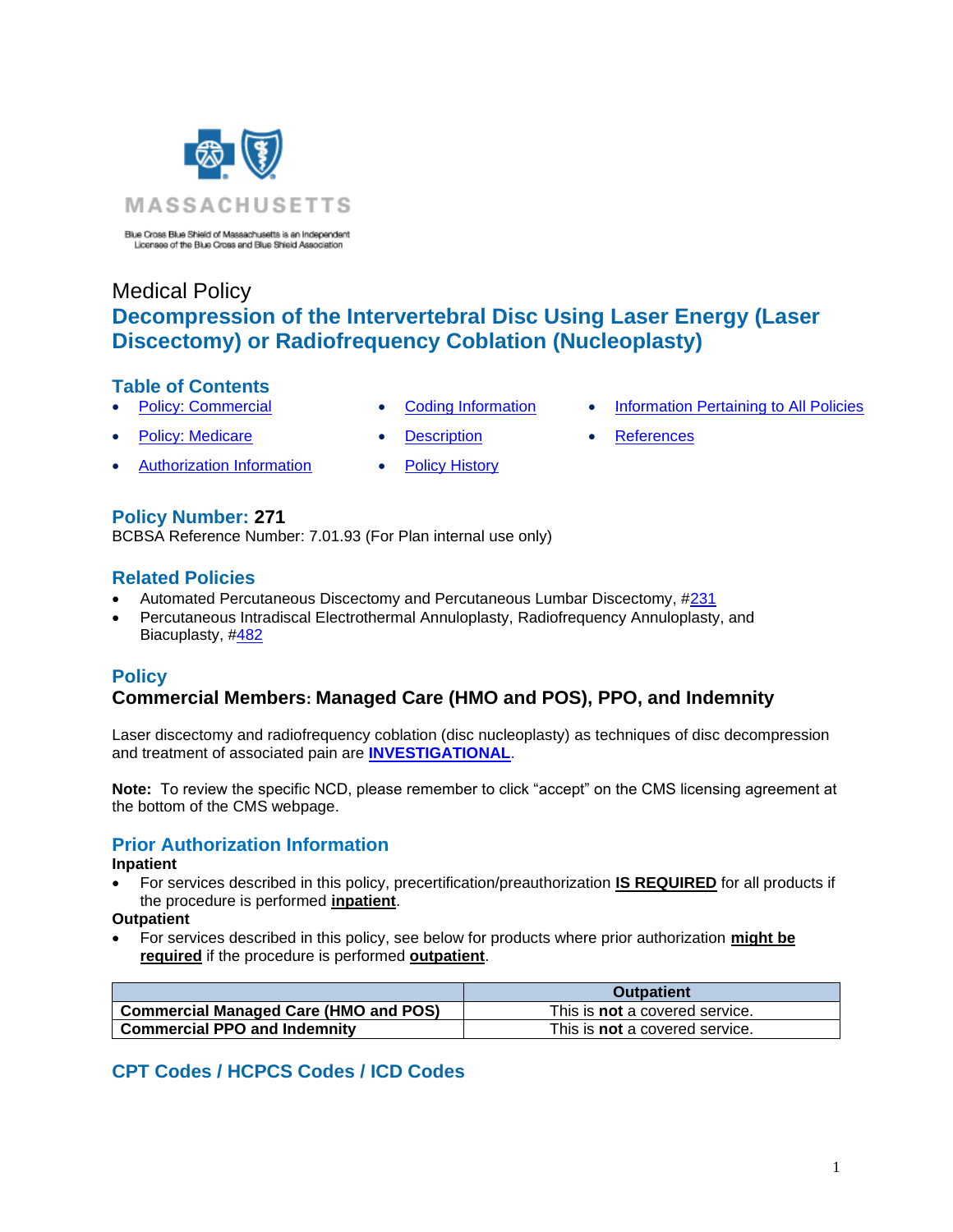*Inclusion or exclusion of a code does not constitute or imply member coverage or provider reimbursement. Please refer to the member's contract benefits in effect at the time of service to determine coverage or non-coverage as it applies to an individual member.*

*Providers should report all services using the most up-to-date industry-standard procedure, revenue, and diagnosis codes, including modifiers where applicable.*

*The following codes are included below for informational purposes only; this is not an all-inclusive list.*

#### **The following CPT and HCPCS codes are considered investigational for Commercial Members: Managed Care (HMO and POS), PPO, Indemnity, Medicare HMO Blue and Medicare PPO Blue:**

# **CPT Codes**

| <b>CPT codes:</b> | <b>Code Description</b>                                                                                                                                                                                                                                                                                                                                         |
|-------------------|-----------------------------------------------------------------------------------------------------------------------------------------------------------------------------------------------------------------------------------------------------------------------------------------------------------------------------------------------------------------|
| 62287             | Decompression procedure, percutaneous, of nucleus pulposus of intervertebral disc,<br>any method utilizing needle based technique to remove disc material under<br>fluoroscopic imaging or other form of indirect visualization, with discography and/or<br>epidural injection(s) at the treated level(s), when performed, single or multiple levels,<br>lumbar |
| 0275T             | Percutaneous laminotomy/laminectomy (interlaminar approach) for decompression of<br>neural elements, (with or without ligamentous resection, discectomy, facetectomy<br>and/or foraminotomy), any method, under indirect image guidance (eg, fluoroscopic,<br>CT), single or multiple levels, unilateral or bilateral; lumbar                                   |

### **HCPCS Codes**

| <b>HCPCS</b> |                                                                                    |
|--------------|------------------------------------------------------------------------------------|
| codes:       | <b>Code Description</b>                                                            |
|              | Decompression procedure, percutaneous, of nucleus pulposus of intervertebral disc, |
| S2348        | using radiofrequency energy, single or multiple levels, lumbar                     |

# <span id="page-1-0"></span>**Description**

#### **Discogenic Low Back Pain**

Discogenic low back pain is a common, multifactorial pain syndrome that involves low back pain without radicular symptoms findings, in conjunction with radiologically confirmed degenerative disc disease.

#### **Treatment**

Typical treatment includes conservative therapy with physical therapy and medication management, with potential for surgical decompression in more severe cases.

A variety of minimally invasive techniques have been investigated as treatment of low back pain related to disc disease. Techniques can be broadly divided into those designed to remove or ablate disc material, and thus decompress the disc, and those designed to alter the biomechanics of the disc annulus. The former category includes chymopapain injection, automated percutaneous lumbar discectomy, laser discectomy, and, most recently, disc decompression using radiofrequency energy, referred to as a disc nucleoplasty.

Techniques that alter the biomechanics of the disc (disc annulus) include a variety of intradiscal electrothermal procedures discussed in policy [#482.](https://www.bluecrossma.org/medical-policies/sites/g/files/csphws2091/files/acquiadam-assets/482%20Percutaneous%20Intradiscal%20Electrothermal%20Annuloplasty,%20Radiofrequency%20Annuloplasty,%20and%20biacuplasty%20prn.pdf)

A variety of different lasers have been investigated for laser discectomy, including YAG (yttrium aluminum garnet), KTP (potassium titanyl phosphate), holmium, argon, and carbon dioxide lasers. Due to differences in absorption, the energy requirements and the rates of application differ among the lasers. In addition, it is unknown how much disc material must be removed to achieve decompression. Therefore, protocols vary by the length of treatment, but typically the laser is activated for brief periods only.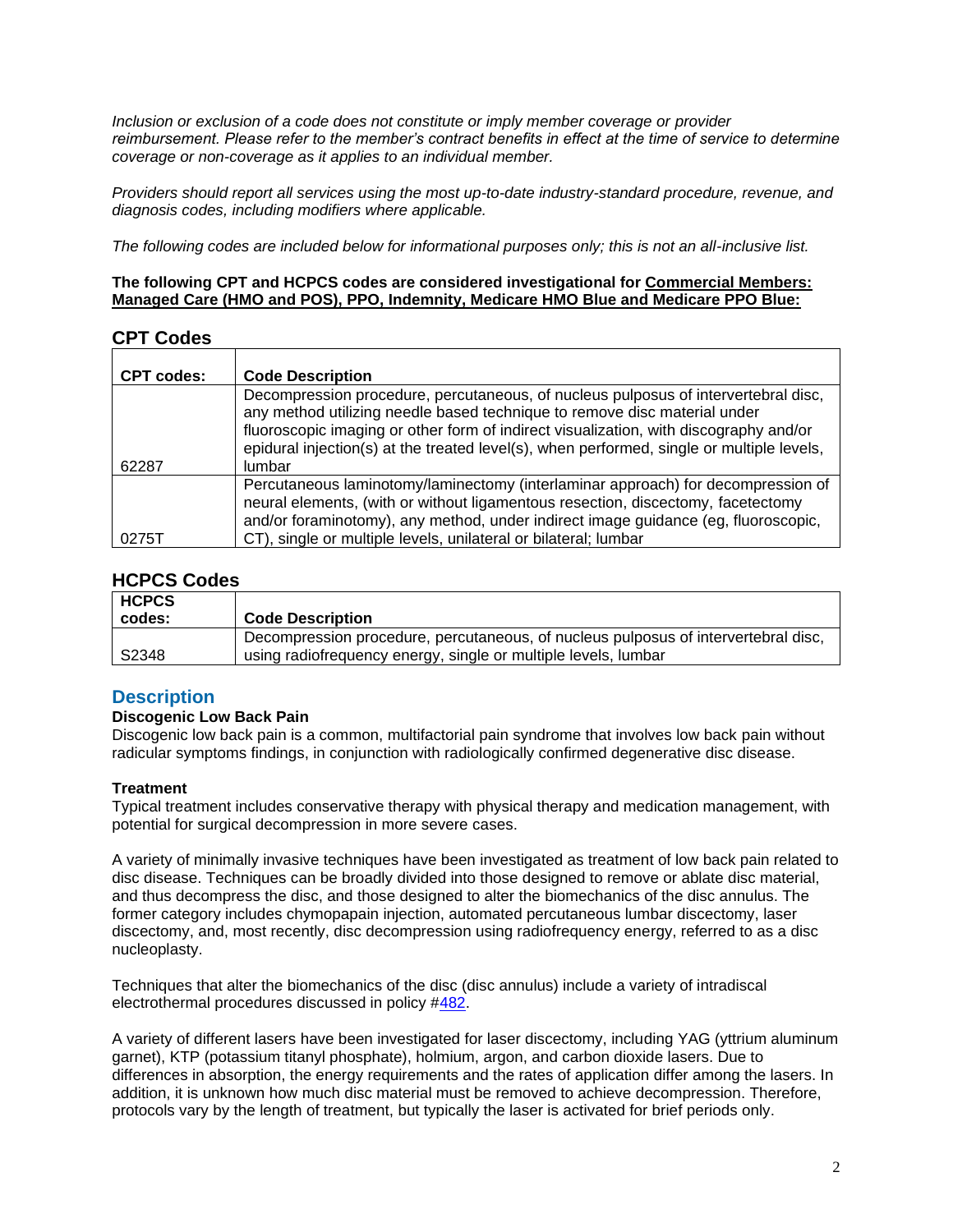Radiofrequency coblation uses bipolar low-frequency energy in an electrically conductive fluid (eg, saline) to generate a high-density plasma field around the energy source. This creates a low-temperature field of ionizing particles that break organic bonds within the target tissue. Coblation technology is used in a variety of surgical procedures, particularly related to otolaryngology. The disc nucleoplasty procedure is accomplished with a probe mounted using a radiofrequency coblation source. The proposed advantage of coblation is that the procedure provides for controlled and highly localized ablation, resulting in minimal damage to surrounding tissue.

### **Summary**

Laser energy (laser discectomy) and radiofrequency coblation (nucleoplasty)are being evaluated for decompression of the intervertebral disc. For laser discectomy under fluoroscopic guidance, a needle or catheter is inserted into the disc nucleus, and a laser beam is directed through it to vaporize tissue. For disc nucleoplasty, bipolar radiofrequency energy is directed into the disc to ablate tissue. These minimally invasive procedures are being evaluated for the treatment of discogenic back pain.

For individuals who have discogenic back pain or radiculopathy who receive laser discectomy, the evidence includes systematic reviews of observational studies. Relevant outcomes are symptoms, functional outcomes, and treatment-related morbidity. While numerous case series and uncontrolled studies have reported improvements in pain levels and functioning following laser discectomy, the lack of well-designed and -conducted controlled trials limits interpretation of reported data. The evidence is insufficient to determine the effect of the technology on health outcomes.

For individuals who have discogenic back pain or radiculopathy who receive disc nucleoplasty with radiofrequency coblation, the evidence includes randomized controlled trials and systematic reviews. Relevant outcomes are symptoms, functional outcomes, and treatment-related morbidity. For nucleoplasty, there are 2 randomized controlled trials in addition to several uncontrolled studies. These randomized controlled trials are limited by the lack of blinding, an inadequate control condition in one, and inadequate data reporting in the second. The available evidence is insufficient to permit conclusions concerning the effect of these procedures on health outcomes due to multiple confounding factors that may bias results. High-quality randomized trials with adequate follow-up (at least 1 year), which control for selection bias, the placebo effect, and variability in the natural history of low back pain, are needed. The evidence is insufficient to determine that the technology results in an improvement in the net health outcome.

| Date           | <b>Action</b>                                                                 |
|----------------|-------------------------------------------------------------------------------|
| 6/2022         | Annual policy review. Policy statements unchanged.                            |
| 5/2021         | Annual policy review. Description, summary, and references updated. Policy    |
|                | statements unchanged.                                                         |
| 1/2021         | Medicare information removed. See MP #132 Medicare Advantage Management for   |
|                | local coverage determination and national coverage determination reference.   |
| 6/2020         | Annual policy review. Description, summary, and references updated. Policy    |
|                | statements unchanged.                                                         |
| 5/2019         | Annual policy review. Description, summary, and references updated. Policy    |
|                | statements unchanged.                                                         |
| 2/2017         | Annual policy review. New references added.                                   |
| 1/2017         | Clarified coding information for the 2017 code changes.                       |
| 12/2015        | Added coding language.                                                        |
| 10/2013        | Annual policy review. New references added.                                   |
| 11/2011-4/2012 | Medical policy ICD 10 remediation: Formatting, editing and coding updates. No |
|                | changes to policy statements.                                                 |
|                | Updated - Medical Policy Group - Neurology and Neurosurgery. No changes to    |
| 1/2011         | policy statements.                                                            |
| 1/1/2011       | Medical Policy 271 effective 1/1/2011.                                        |

### <span id="page-2-0"></span>**Policy History**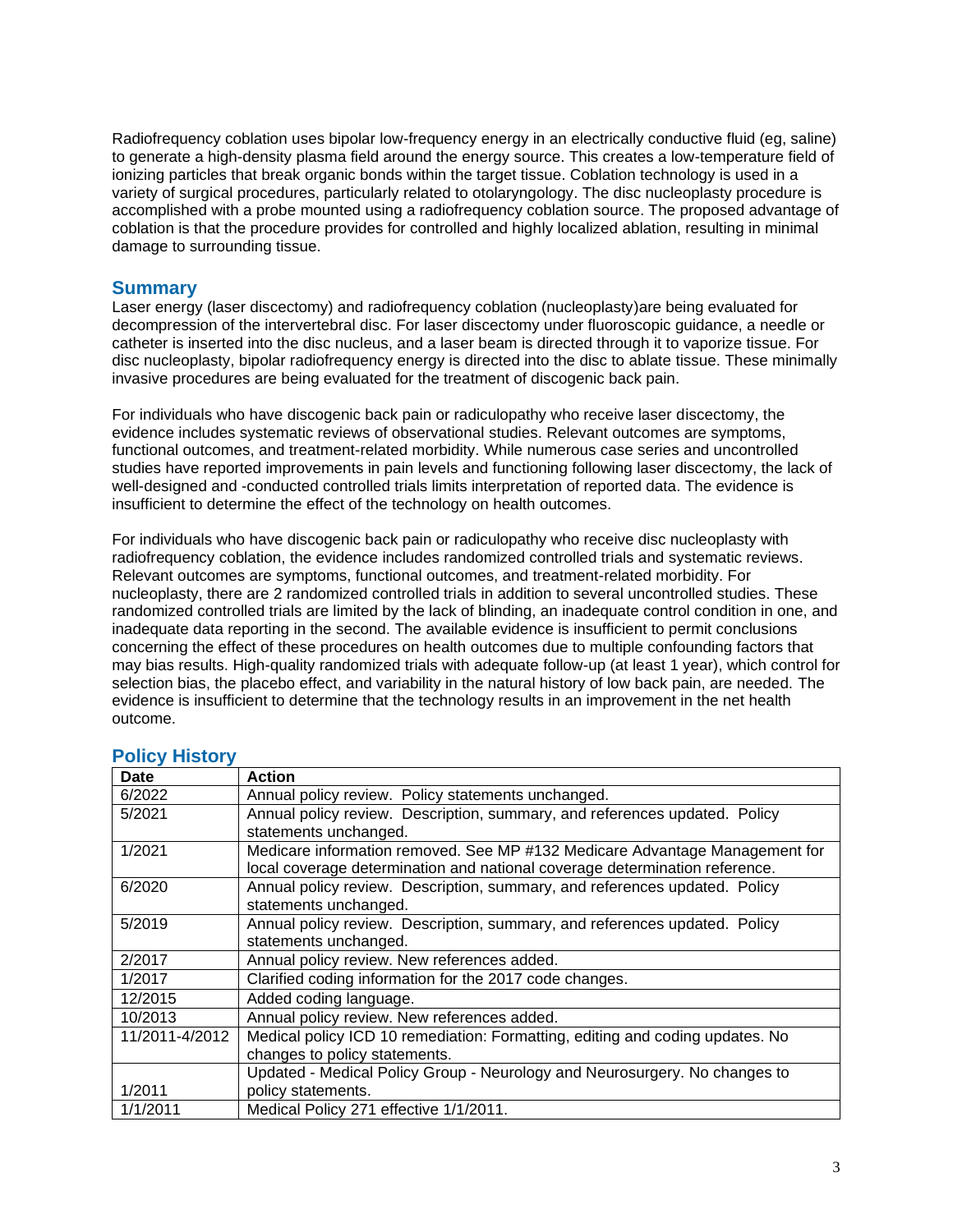| 5/09  | Annual policy review. No changes to policy statements. |
|-------|--------------------------------------------------------|
| 12/07 | Annual policy review. No changes to policy statements. |

### <span id="page-3-0"></span>**Information Pertaining to All Blue Cross Blue Shield Medical Policies**

Click on any of the following terms to access the relevant information:

[Medical Policy Terms of Use](http://www.bluecrossma.org/medical-policies/sites/g/files/csphws2091/files/acquiadam-assets/Medical_Policy_Terms_of_Use_prn.pdf) [Managed Care Guidelines](http://www.bluecrossma.org/medical-policies/sites/g/files/csphws2091/files/acquiadam-assets/Managed_Care_Guidelines_prn.pdf) [Indemnity/PPO Guidelines](http://www.bluecrossma.org/medical-policies/sites/g/files/csphws2091/files/acquiadam-assets/Indemnity_and_PPO_Guidelines_prn.pdf)

[Clinical Exception Process](http://www.bluecrossma.org/medical-policies/sites/g/files/csphws2091/files/acquiadam-assets/Clinical_Exception_Process_prn.pdf)

[Medical Technology Assessment Guidelines](http://www.bluecrossma.org/medical-policies/sites/g/files/csphws2091/files/acquiadam-assets/Medical_Technology_Assessment_Guidelines_prn.pdf)

### <span id="page-3-1"></span>**References**

- 1. Singh V, Manchikanti L, Benyamin RM, et al. Percutaneous lumbar laser disc decompression: a systematic review of current evidence. Pain Physician. May-Jun 2009; 12(3): 573-88. PMID 19461824
- 2. Singh V, Manchikanti L, Calodney AK, et al. Percutaneous lumbar laser disc decompression: an update of current evidence. Pain Physician. Apr 2013; 16(2 Suppl): SE229-60. PMID 23615885
- 3. Gibson JN, Waddell G. Surgical interventions for lumbar disc prolapse. Cochrane Database Syst Rev. Apr 18 2007; (2): CD001350. PMID 17443505
- 4. Tassi GP. Comparison of results of 500 microdiscectomies and 500 percutaneous laser disc decompression procedures for lumbar disc herniation. Photomed Laser Surg. Dec 2006; 24(6): 694-7. PMID 17199468
- 5. Choy DS. Percutaneous laser disc decompression: an update. Photomed Laser Surg. Oct 2004; 22(5): 393-406. PMID 15671712
- 6. Menchetti PP, Canero G, Bini W. Percutaneous laser discectomy: experience and long term followup. Acta Neurochir Suppl. 2011; 108: 117-21. PMID 21107947
- 7. Manchikanti L, Falco FJ, Benyamin RM, et al. An update of the systematic assessment of mechanical lumbar disc decompression with nucleoplasty. Pain Physician. Apr 2013; 16(2 Suppl): SE25-54. PMID 23615886
- 8. Gerszten PC, Smuck M, Rathmell JP, et al. Plasma disc decompression compared with fluoroscopyguided transforaminal epidural steroid injections for symptomatic contained lumbar disc herniation: a prospective, randomized, controlled trial. J Neurosurg Spine. Apr 2010; 12(4): 357-71. PMID 20201654
- 9. Chitragran R, Poopitaya S, Tassanawipas W. Result of percutaneous disc decompression using nucleoplasty in Thailand: a randomized controlled trial. J Med Assoc Thai. Oct 2012; 95 Suppl 10: S198-205. PMID 23451463
- 10. de Rooij J, Harhangi B, Aukes H, et al. The Effect of Percutaneous Nucleoplasty vs Anterior Discectomy in Patients with Cervical Radicular Pain due to a Single-Level Contained Soft-Disc Herniation: A Randomized Controlled Trial. Pain Physician. Nov 2020; 23(6): 553-564. PMID 33185372
- 11. Bokov A, Skorodumov A, Isrelov A, et al. Differential treatment of nerve root compression pain caused by lumbar disc herniation applying nucleoplasty. Pain Physician. Sep-Oct 2010; 13(5): 469- 80. PMID 20859316
- 12. Birnbaum K. Percutaneous cervical disc decompression. Surg Radiol Anat. Jun 2009; 31(5): 379-87. PMID 19190848
- 13. Cuellar VG, Cuellar JM, Vaccaro AR, et al. Accelerated degeneration after failed cervical and lumbar nucleoplasty. J Spinal Disord Tech. Dec 2010; 23(8): 521-4. PMID 21131800
- 14. National Institute for Health and Care Excellence (NICE). Epiduroscopic lumbar discectomy through sacral hiatus for sciatica [IPG570]. 2016; https://www.nice.org.uk/guidance/ipg570. Accessed February 25, 2021.
- 15. National Institute for Health and Care Excellence (NICE). Percutaneous coblation of the intervertebral disc for low back pain and sciatica [IPG543]. 2016; https://www.nice.org.uk/guidance/ipg543. Accessed February 25, 2021.
- 16. Manchikanti L, Derby R, Benyamin RM, et al. A systematic review of mechanical lumbar disc decompression with nucleoplasty. Pain Physician. May-Jun 2009; 12(3): 561-72. PMID 19461823